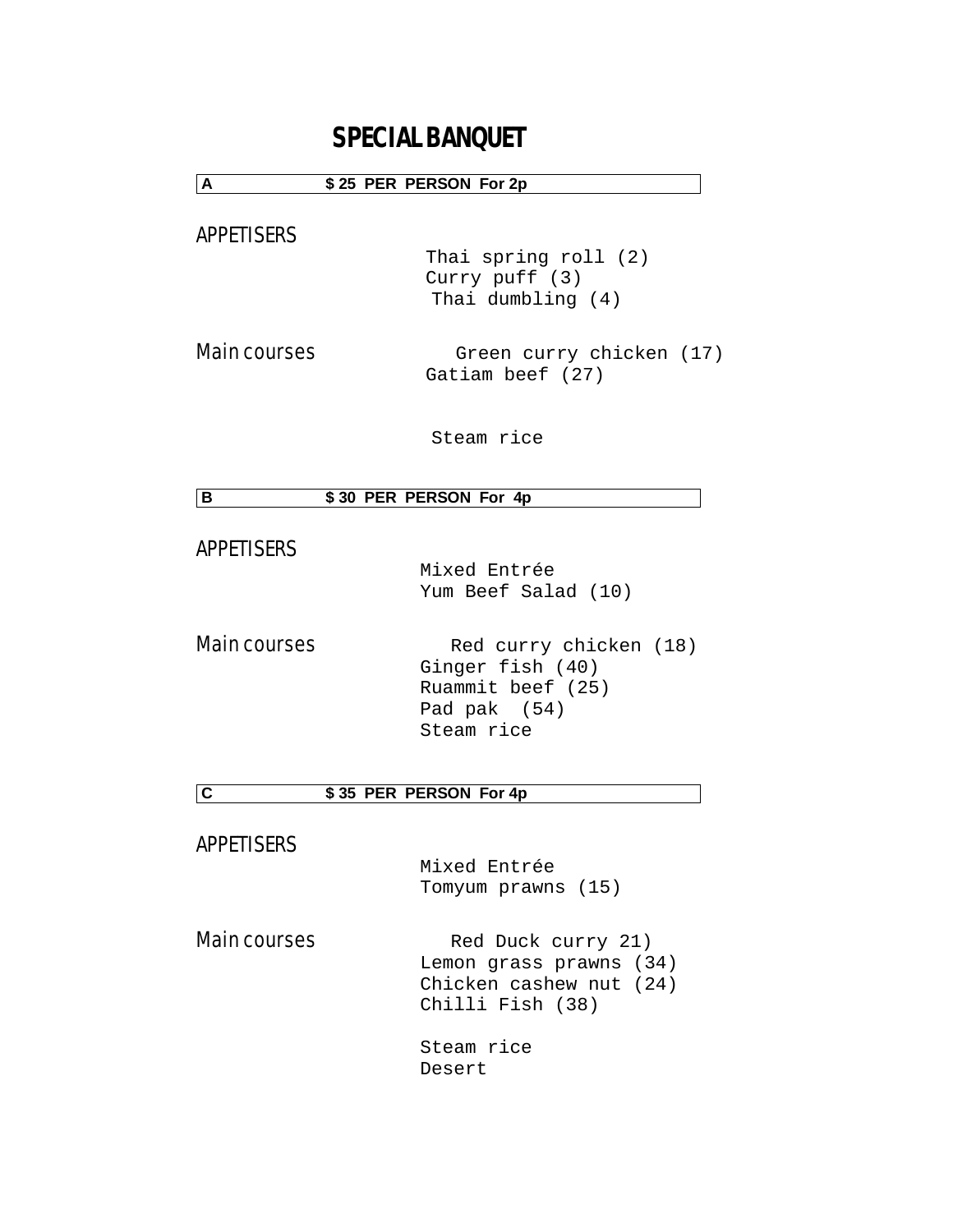**O n e T h a i**

## ENTREES

**1. Golden bag 4 pcs 7.50** Crispy golden bag stuffed with tasty chicken minced, and corn. **2. Spring rol 6 pcs 7.50** Mix vegetable rolled in light pastry served with sweet chilli sauce. **3. Curry puff 4 pcs 7.50** Minced chicken, potatoes, onion, carrot stuffed in puff pastry. **4. Thai dumpling 4 pcs 7.50** Taro dumpling with minced pork, deep-fried to perfection served with sweet chilli sauce **5. Satay 4 pcs 8.50** Traditional home made chicken satay marinated char grilled on skewers served top with peanut sauce. **6**. **Pandan chicken 4 pcs 8.50** Marinated chicken skewers and wrapped in pandan leaves then deep fried served with sweet chilli sauce. **7. Sabai 4 pcs 8.50** Marinated tiger prawn rolled in a light pastry served with sweet chilli sauce. **8. Fishcake 4 pcs 8.50** Thai fish cake marinated in chilli paste then deep fried to perfection, served with a classic sweet chilli sauce and cool cucumber slices. **9. Mix Entrée for (2 people) 15.00**

The selection of No 2, 3, 4, 7

## SALADS

### **10. Yum beef 12.50**

A traditional Thai salad with grilled beef slices, marinated in tangy lemon juice, fish sauce, chilli jam, red onion, and tomato served on to of lettuce.

### **11. Larb 12.50**

Traditional Thai salad with minced chicken cooked in lemon juice, mint & herbs, chilli, tomato, cucumber and red onion served on top of lettuce.

#### **12. Moo yang 15.50**

Grill marinated pork fillet seasoned with lemon juice, chilli, lemon grass served with fresh tomato, cucumber on top of lettuce.

### **13. Pra goong 15.50**

Grill medium rare prawns seasoned with lemon juice, chilli, lemon grass, lime leaves, chilli jam, and tomato served on top of lettuce.

### **14. Yum bet yang 15.50**

Modern style Thai spicy roasted duck cooked in tangy lemon juice sweet chilli jam, red onion, lettuce and Thai's herbs & spices served on top of lettuce.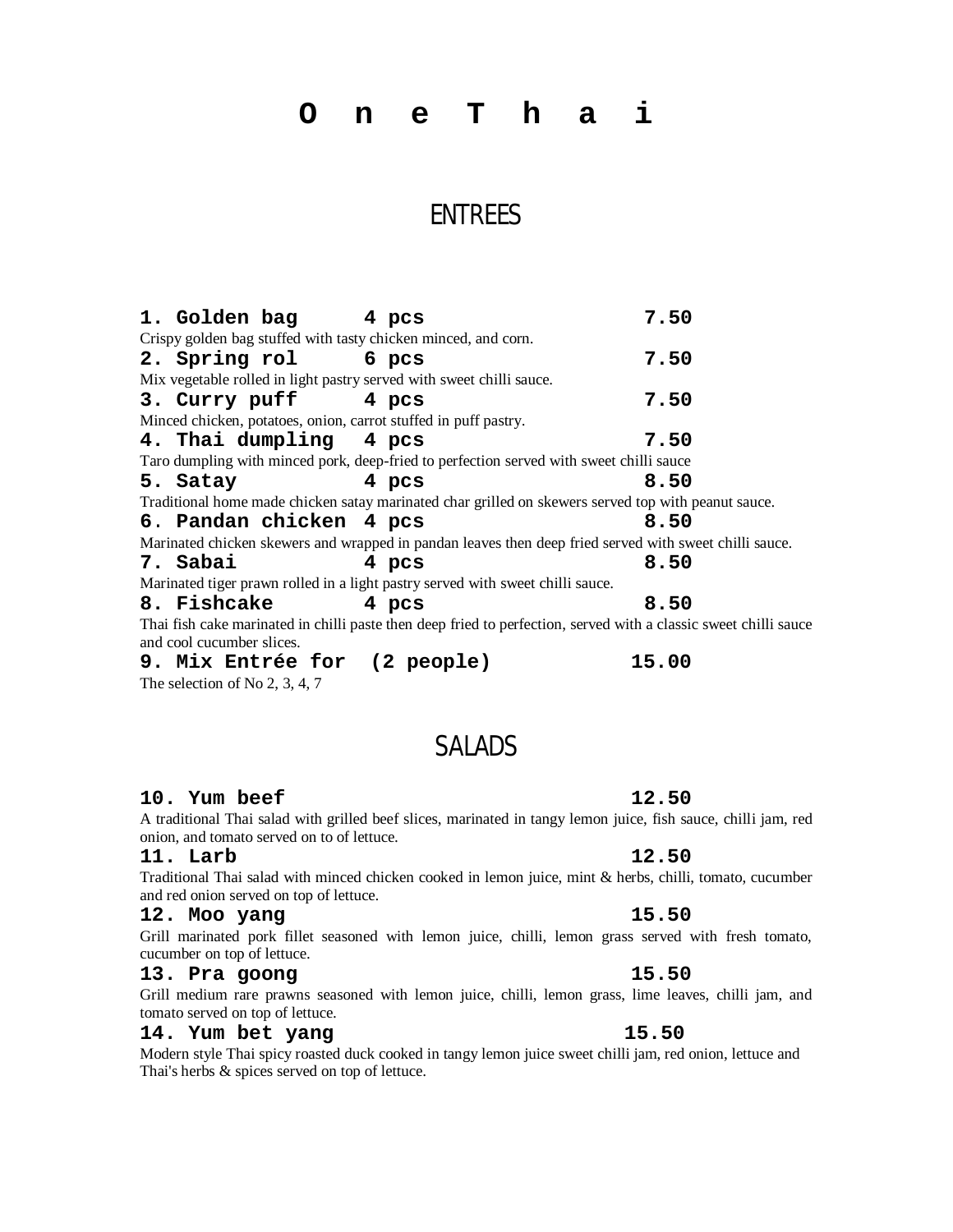## **O n e T h a i**

## **SOUP**

### **15. Tom yum soup**

| The exotic spicy $\&$ sour soup comprises mushroom, fish sauce, and lemon juice.       |      |
|----------------------------------------------------------------------------------------|------|
| Chicken                                                                                | 5.50 |
| Prawns                                                                                 | 6.50 |
| 16. Tom ka soup                                                                        |      |
| The exotic sour $\&$ spicy coconut milk cooked with mushroom, fishs auce, lemon juice. |      |
| Chicken                                                                                | 5.50 |
| Prawns                                                                                 | 6.50 |

## **CURRIES**

### **17. Green curry**

The 'GANG KEOW WAAN' Thai curry comprises bamboo shoots, basil and mixed vegetables cooked in coconut milk.

| chicken or beef | 15.50 |
|-----------------|-------|
| prawns          | 18.50 |

### **18. Red curry**

The 'GANG DANG' spicy curry comprises bamboo shoots, vegetables, basil cooked in a lovely coconut milk.

| chicken or beef | 15.50 |
|-----------------|-------|
| prawns          | 18.50 |

### **19. Yellow curry**

The "THAI GANG KAREE" medium spicy yellow curry cook in coconut milk with onion, potato, and tomato.

| chicken or beef | 15.50 |
|-----------------|-------|
| prawns          | 18.50 |

### **20. Musmun curry**

The "GANG MUSMUN" milder red curry paste cooked in coconut milk with potato and top with roasted cashew nut.

| chicken or beef |                    | 15.50 |  |
|-----------------|--------------------|-------|--|
|                 | 21. Red duck curry | 18.50 |  |

The "GANG PED BET YANG" modern style curry with roasted duck, pineapple, tomato, bamboo shoot, and basil leaves cooked in curry paste and coconut milk.

### **22. Panang curry**

The "GANG PANANG" hot and spicy curry paste cooked in coconut milk with bean and capsicum top with kefir lime leave.

| chicken or beef | 15.50 |
|-----------------|-------|
| fish or prawn   | 18.50 |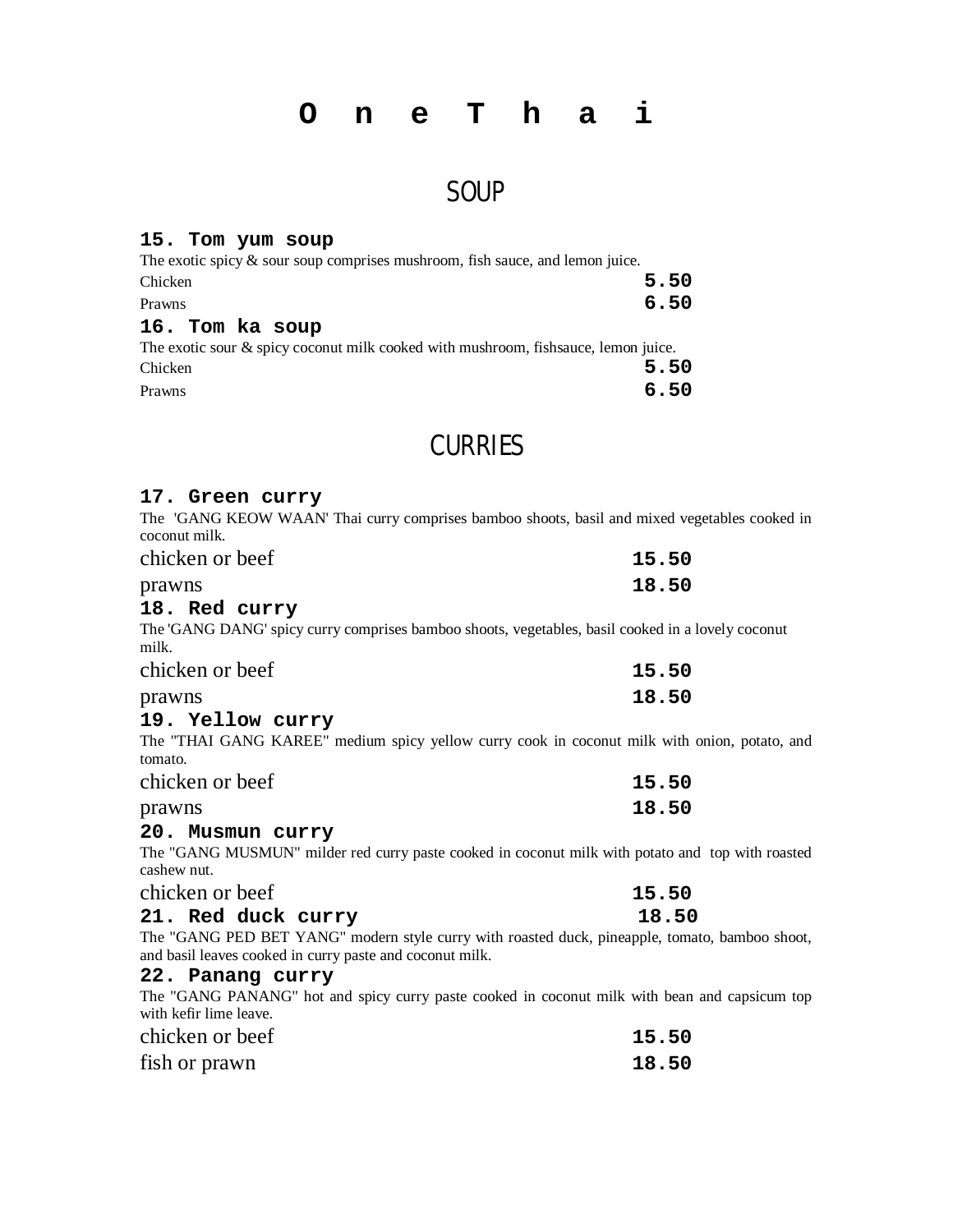# MILD STIR FRIES

| 23. Gai Gnar<br>Chicken and mix vegetable stir-fried with peanut sauce served on hot plate.                                 | 15.50 |
|-----------------------------------------------------------------------------------------------------------------------------|-------|
| 24. Chicken & cashew                                                                                                        | 15.50 |
| Chicken with cashews and mixed vegetable stir-fried with oyster sauce.                                                      |       |
| 25. Pad ruammit                                                                                                             |       |
| Mixed vegetables and a selection of meat or seafood stir-fried with oyster sauce.                                           |       |
| chicken, beef, pork or calamari                                                                                             | 15.50 |
| prawns or mixed seafood                                                                                                     | 18.50 |
| 26. Sweet & sour                                                                                                            |       |
| Stir-fried mix vegetables, cucumber, pineapple and a selection of meat or seafood stir-fried with sweet $\&$<br>sour sauce. |       |
| chicken, beef, pork                                                                                                         | 15.50 |
| prawns                                                                                                                      | 18.50 |
| 27. Gatiam pik thai                                                                                                         |       |
| Stir-fried garlic and pepper with a selection of meat or seafood served top of lettuce.                                     |       |
| chicken, beef, pork or calamari                                                                                             | 15.50 |
| prawns or mixed seafood                                                                                                     | 18.50 |
| 28. Pad khing                                                                                                               |       |
| Mixed vegetables and a selection of meat or seafood stir-fried with fresh ginger and oyster sauce.                          |       |
| chicken, beef, pork or calamari                                                                                             | 15.50 |
| prawns or mixed seafood                                                                                                     | 18.50 |

# HOT STIR FRIES

| 29. Pad pik nue                                                                                             | <b>15.50</b> Tender slice beef |  |  |  |
|-------------------------------------------------------------------------------------------------------------|--------------------------------|--|--|--|
| cooked with chef's spicy chilli sauce, lemon-grass, mix vegetable $\&$ Thai Heabs.                          |                                |  |  |  |
| 30. Spicy lamb                                                                                              | 18.50                          |  |  |  |
| Marinated lamb with fresh chilli, black pepper, lemon grass, onion, bean, and herb cooked in an exotic very |                                |  |  |  |
| hot & spicy sauce.                                                                                          |                                |  |  |  |
| 31. Pad ga pow                                                                                              |                                |  |  |  |
| Stir fried spicy fresh chilli with onion, mix vegetable, and basil cooked in yummy hot & spicy sauce.       |                                |  |  |  |
| chicken, beef, pork or calamari                                                                             | 15.50                          |  |  |  |
| prawns or mixed seafood                                                                                     | 18.50                          |  |  |  |
| 32. Pad pik pow                                                                                             |                                |  |  |  |
| Stir fried sweet chilli jam with onions, capsicum, carrots, basil leaves, and cashew nut.                   |                                |  |  |  |
| chicken, beef, pork or calamari                                                                             | 15.50                          |  |  |  |
| prawns or mixed seafood                                                                                     | 18.50                          |  |  |  |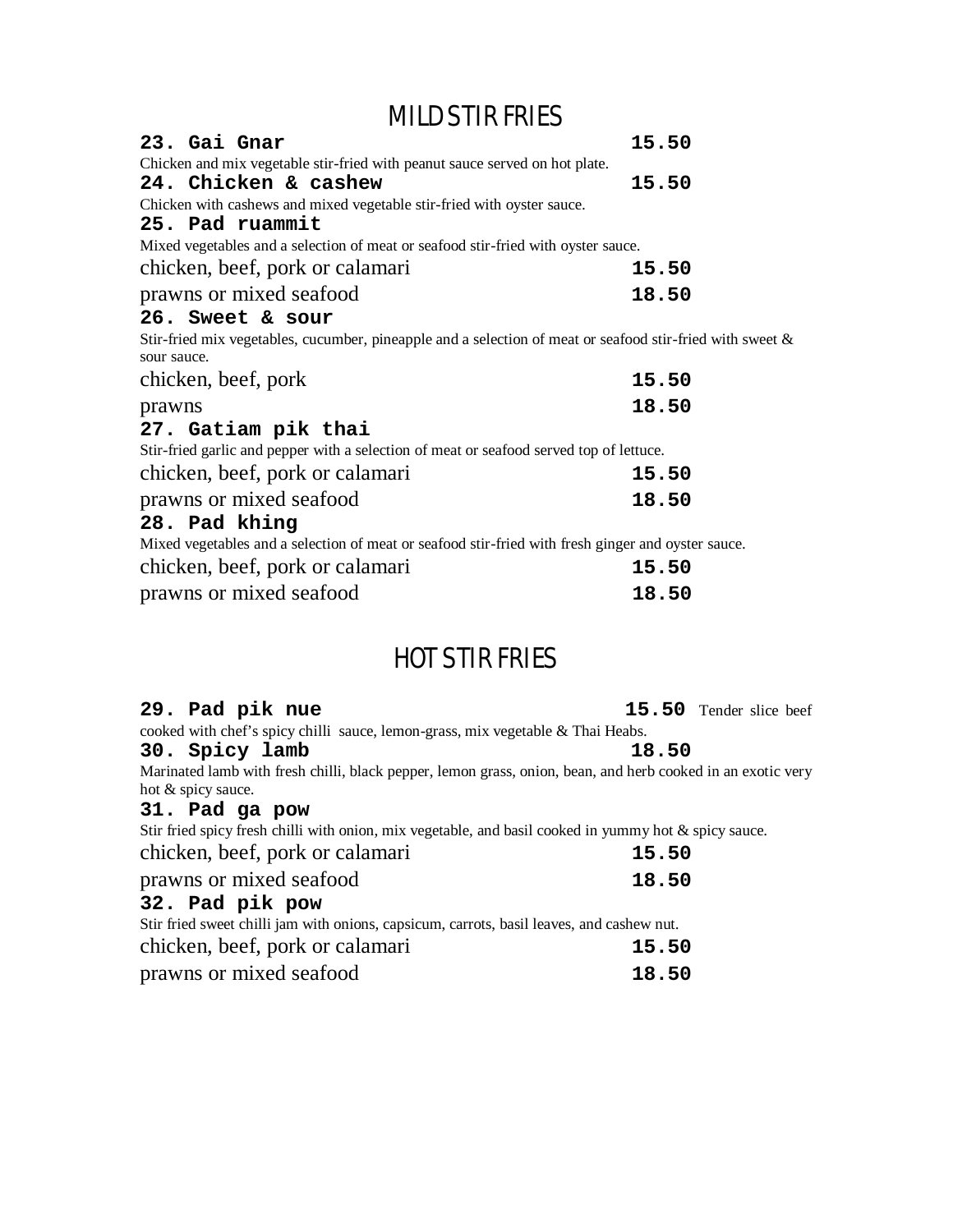# SEAFOOD & SPECIALS

### **33. Lime leaves prawns 18.50**

Prawns with onion, bean, and lime leaf stir-fried with fresh chilli and medium hot & spicy sauce.

### **34. Lemon grass prawns 18.50**

Available, this best seller comprises fresh jumbo prawns, stir fried with a selection of Thai spices including lemon grass.

### **35. Crying calamari 18.50**

Fresh calamari pieces, deep fried in light batter then tossed in a wok with hot fresh chilli & a dash of salt.

### **36. Chilli prawns 18.50**

Deep fried Tiger prawns and top with very yummy three favors sweet  $\&$  sour chilli sauce.served with cucumber, tomato and lettuce.

### **37. Seafood Hot Plate 18.50**

Sizzling wok fried seafood with Lemongrass, Herbs and served with seasonal vegetable

# FISHES

### **38. Chilli fish 18.50**

Fillet of seasonal fish deep fried to perfection and top with very yummy three favors sweet  $\&$  sour chilli sauce.

### **39. Coconut fish 18.50**

### Fillet of seasonal fish deep fried to perfection and top with chef's special secret coconut sauce. **40. Ginger fish 18.50**

Fillet of seasonal fish steamed with an aromatic ginger sauce to perfection and top with mix vegetable.

## NOODLES

| 41. Pad Thai                                                                           | 13.50 |
|----------------------------------------------------------------------------------------|-------|
| Stir-fried rice stick noodle with prawns, calamari, ground peanut and bean sprout.     |       |
| 42. Pad see ewe                                                                        | 13.50 |
| Stir-fried noodle with fresh veg and choice of chicken, beef, or pork in oyster sauce. |       |
| 43. Chilli noodle                                                                      | 13.50 |
| Stir-fried rice noodle with mix fresh vegetable, fresh chilli, and thai basil.         |       |

## Bread

| Roti |                    | 2.50 |
|------|--------------------|------|
|      | extra peanut sauce | 2.50 |